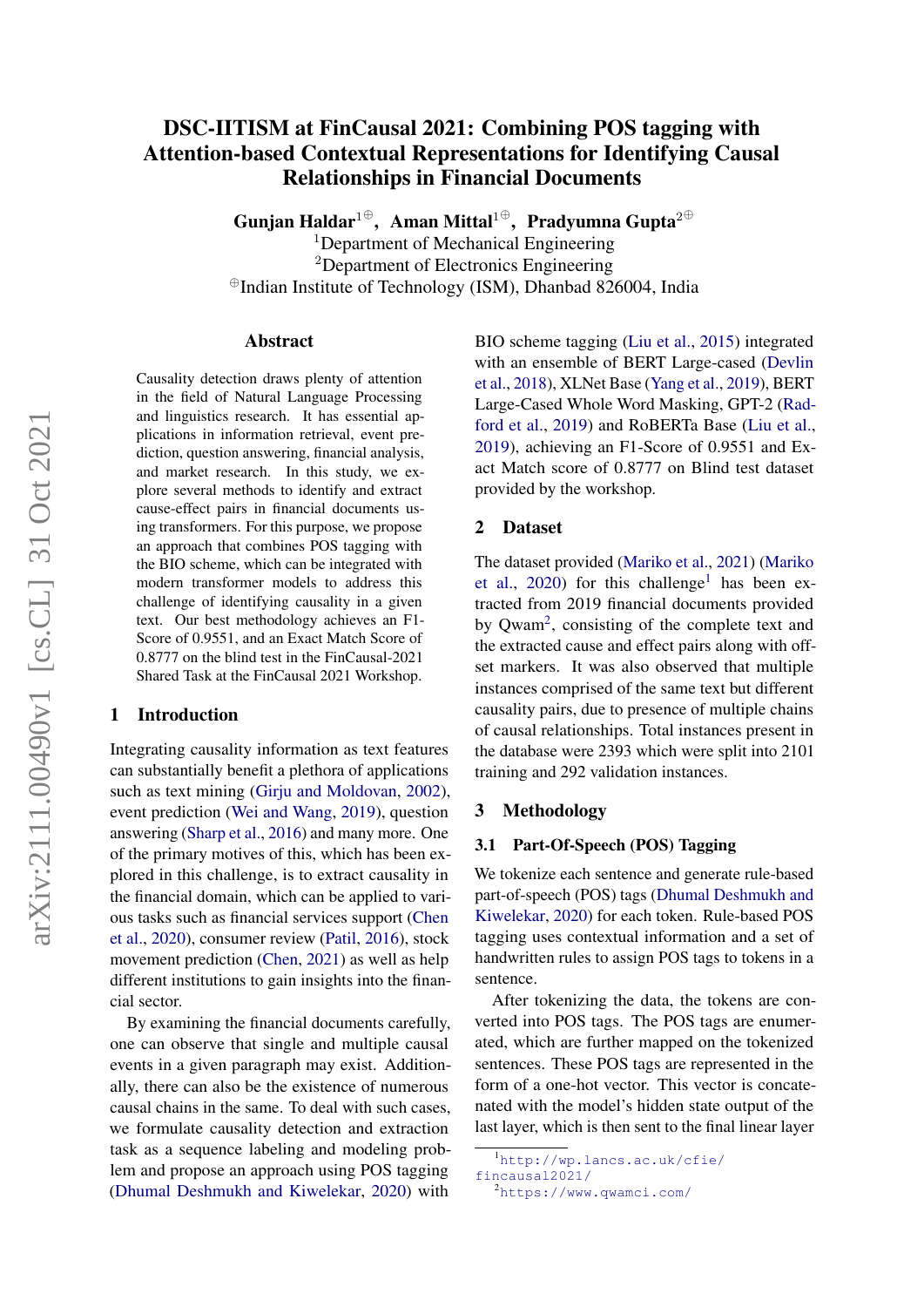<span id="page-1-1"></span>

| <b>Token</b> | <b>POS Tag</b> | <b>BIO</b> Tag | <b>Token</b> | <b>POS Tag</b> | <b>BIO</b> Tag |
|--------------|----------------|----------------|--------------|----------------|----------------|
| The          | DТ             | $B - E$        | It           | PRP            | $B-C$          |
| Sunshine     | NNP            | $T - F$        | 1S           | VBZ            | $I - C$        |
| <b>State</b> | NNP            | $I - E$        | consistently | <b>RB</b>      | $I - C$        |
| drew         | VBD            | $T - F$        | one          | CD             | $I - C$        |
| $\cdots$     | $\cdots$       | $T - F$        | $\cdots$     | $\cdots$       | $I - C$        |
| $\cdots$     | $\cdots$       | $I - E$        | $\cdots$     | $\cdots$       | $I - C$        |
| older        | JJR            | $T - F$        | taxes        | NNS            | $T - C$        |

Table 1: Pre-processed Output stored in text format, The above text represents an example instance from the training set.

of the model. Predictions are performed on the concatenated vector or tensor.

<span id="page-1-0"></span>

| <b>Tag</b> Description         | <b>BIO</b> Label  |
|--------------------------------|-------------------|
| B-E At the Beginning of Effect |                   |
| B-C At the Beginning of Cause  |                   |
| $I - C$ Inside of Cause        |                   |
| $T - E$ Inside of Effect       |                   |
| Padding                        | $\mathbf{\Omega}$ |
|                                |                   |

Table 2: Tagging Scheme explanation. BIO tag "O" will be converted to padding.

## 3.2 BIO Scheme Tagging

To extract the causal relations and positional information of the words, considering the semantics of the causal events, we use the BIO tagging [\(Liu](#page-4-7) [et al.,](#page-4-7) [2015\)](#page-4-7) scheme i.e. Begin-Inside-Outside tagging with Cause and Effect labels (C-E). BIO tagging scheme will represent whether the token is at the beginning  $(B)$  of the target phrase, inside  $(I)$ of a target phrase and tokens which are not a part of cause or effect are considered as being outside (O) of the target phrase and are labelled as padding (-). Additionally, due to varying sequence length, extra tokens which are not included in cause and effect tuples are converted to padding as shown in Table [2.](#page-1-0)

## 3.3 Pre-processing

To begin with, two different modes are given as input for pre-processing. When the mode is "training", the corresponding sentence and cause-effect tuples in the training data are append to a dictionary, otherwise when the mode is "test", sentences in the test dataset are appended to a dictionary. Each sentence in the paragraph is tokenized, subsequently, separate tokens and their positional index are stored in a list.

Further, for the preparation of BIO tags, the index of the tokenized words are identified in each sentence using its respective index and stored in a dictionary. The beginning of cause and effect pairs are found in the sentence, and this pair is tokenized. Tokens at the beginning of the cause and effect are labelled as B-C and B-E respectively. Subsequent tokens in cause and effect sentences are labelled as  $I-C$  and  $I-E$  respectively. These labels along with the words are stored in a dictionary identified by their index. The tags are extracted from the dictionary. This process is iterated over all the instances in the training set.

To end with, each word is concatenated with its respective POS tags and BIO tags as shown in Table [1.](#page-1-1) The pre-processed file is stored in a text format which is further passed onto the model as input.

#### 3.4 Transformer Architecture

For the purpose of this challenge, our best approach utilizes an ensemble developed using BERT (Bidirectional Encoder Representations from Transformers) Large-Cased model [\(Devlin et al.,](#page-4-8) [2018\)](#page-4-8), RoBERTa (Robustly Optimized BERT Pre-training Approach) [\(Liu et al.,](#page-4-11) [2019\)](#page-4-11), GPT-2 (Generative Pre-trained Transformer) [\(Radford et al.,](#page-4-10) [2019\)](#page-4-10), BERT Large-Cased Whole Word Masking [\(Devlin](#page-4-8) [et al.,](#page-4-8) [2018\)](#page-4-8) (BWM), XLNet [\(Yang et al.,](#page-4-9) [2019\)](#page-4-9) by applying the huggingface<sup>[3](#page-1-2)</sup> [\(Wolf et al.,](#page-4-14) [2019\)](#page-4-14) package.

## 3.4.1 Models

BERT Large-cased transformer model has been pre-trained on the English language with a masked language modeling (MLM) objective distributed into Masked Language Modelling and Next Sentence Prediction (NSP), which converges to learn

<span id="page-1-2"></span><sup>3</sup>[https://huggingface.co/](https://huggingface.co/bert-large-cased) [bert-large-cased](https://huggingface.co/bert-large-cased)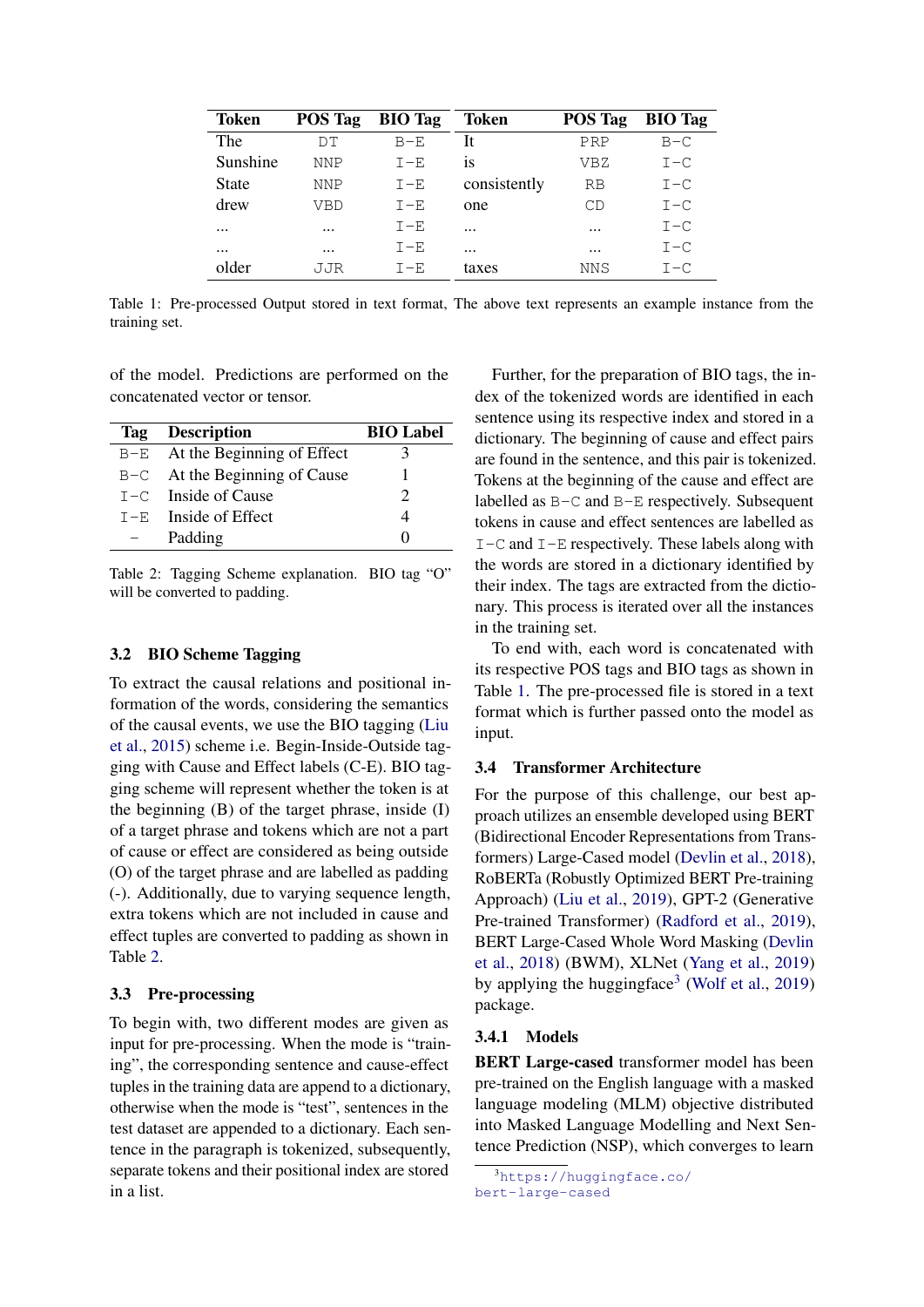<span id="page-2-0"></span>

| Model             | <b>Epochs</b> | $MSL^*$ | <b>Validation Score</b> † | <b>Blind Test</b> <sup>†</sup> |
|-------------------|---------------|---------|---------------------------|--------------------------------|
| <b>BERT-base</b>  | 40            | 256     | 0.9197                    | 0.9253                         |
| RoBERTa-base      | 50            | 256     | 0.9201                    | 0.9372                         |
| $GPT-2$           | 20            | 128     | 0.9251                    | 0.9422                         |
| XLNet-base        | 50            | 128     | 0.9368                    | 0.9466                         |
| <b>BERT-large</b> | 50            | 256     | 0.9389                    | 0.9517                         |
| <b>BWM</b>        | 50            | 256     | 0.9327                    | 0.9476                         |

<span id="page-2-1"></span>Table 3: Model Comparison by Experimentation; \*Maximum Sequence Length, <sup>†</sup>F1 Score

| Model                  | <b>F1-Score Recall</b> |        | Precision | <b>Exact Match</b> |
|------------------------|------------------------|--------|-----------|--------------------|
| BERT-large + RoBERTa + |                        |        |           |                    |
| $XLMet + GPT-2 + BWM$  | 0.9551                 | 0.9580 | 0.9554    | 0.8777             |

Table 4: Best performing method on the official Blind Test of FinCausal-2021

an internal representation that can be utilized to extract features from downstream tasks. This model consists of 24 transformer encoder layers with 1024 hidden dimensions with 16 self-attention heads.

BWM model has been pre-trained on the same language corpus as BERT Large-Cased model but with a whole word masking technique, wherein all of the tokens corresponding to a word are masked at once. The overall masking rate remains the same. The model was pre-trained on 4 cloud TPUs for one million steps with a batch size of 256. The sequence length was limited to 128 tokens for 90% of the steps and 512 for the remaining 10%. The optimizer used is Adam with a learning rate of 1e-4,  $\beta_1 = 0.9$  and  $\beta_2 = 0.999$  and a weight decay of 0.01

RoBERTa is pre-trained with the same objective as BERT but on 1024 V100 GPUs for 500K steps with a batch size of 8K and a sequence length of 512. Adam optimizer is used with a learning rate of 6e-4,  $\beta_1 = 0.9$ ,  $\beta_2 = 0.98$  and  $\epsilon = 1e$ -6, and a weight decay of 0.01 with dynamic masking where the model randomly masks 15% of the words in the input then run the entire masked sentence through the model and has to predict the masked words.

GPT-2 transformer model takes sequences of continuous text as input and uses an internal maskmechanism to predict the token at any position "i" by the inputs at position 1 to "i".

XLNet is a generalized autoregressive pretraining method enabling learning of bidirectional contexts.

#### 3.4.2 Training

The pre-processed output file was procured, and for every instance, the corresponding POS and BIO tags of each token was extracted and stored in an array. According to the maximum sequence length, these arrays were padded. Depending on the transformer model utilized, [CLS] and [SEP] tokens were appended to the tokens. For instance, if the transformer model was BERT Large-Cased, [CLS] token was appended at the beginning and [SEP] token at the end and when the transformer model is XLNet, [CLS] is appended at the end. Pseudo POS tag ID and BIO tag ID for [CLS] or [SEP] token was set as "0" and "-100" respectively. All ID sequences were padded with padding token ID - "0" in POS tag sequence and "-100" in BIO tag sequence.

Each model consumed on an average 3-4 hours for training. The configurations of the best models which are used for the ensemble are reported in Table [3.](#page-2-0) All these models have been trained with a batch size of 64 with cross-entropy loss [\(Gordon-](#page-4-15)[Rodriguez et al.,](#page-4-15) [2020\)](#page-4-15) so that only real IDs contribute to the loss function and not the padding IDs.

## 3.5 Post-processing & Exact Match **Optimization**

The received predictions are in the format of tuples of tokens and their corresponding predicted BIO tag. The BIO tags are retrieved and stored in a list with the index of each token in the prediction. Further, this process is iterated over all the predicted instances and recorded. We tried to optimize the Exact Match metric by selecting the longest causeeffect pair when multiple causal chains are present in a given data instance. If the number of padding tokens was less than a given threshold between two similar predicted phrases (Cause/Effect), the two pairs were merged.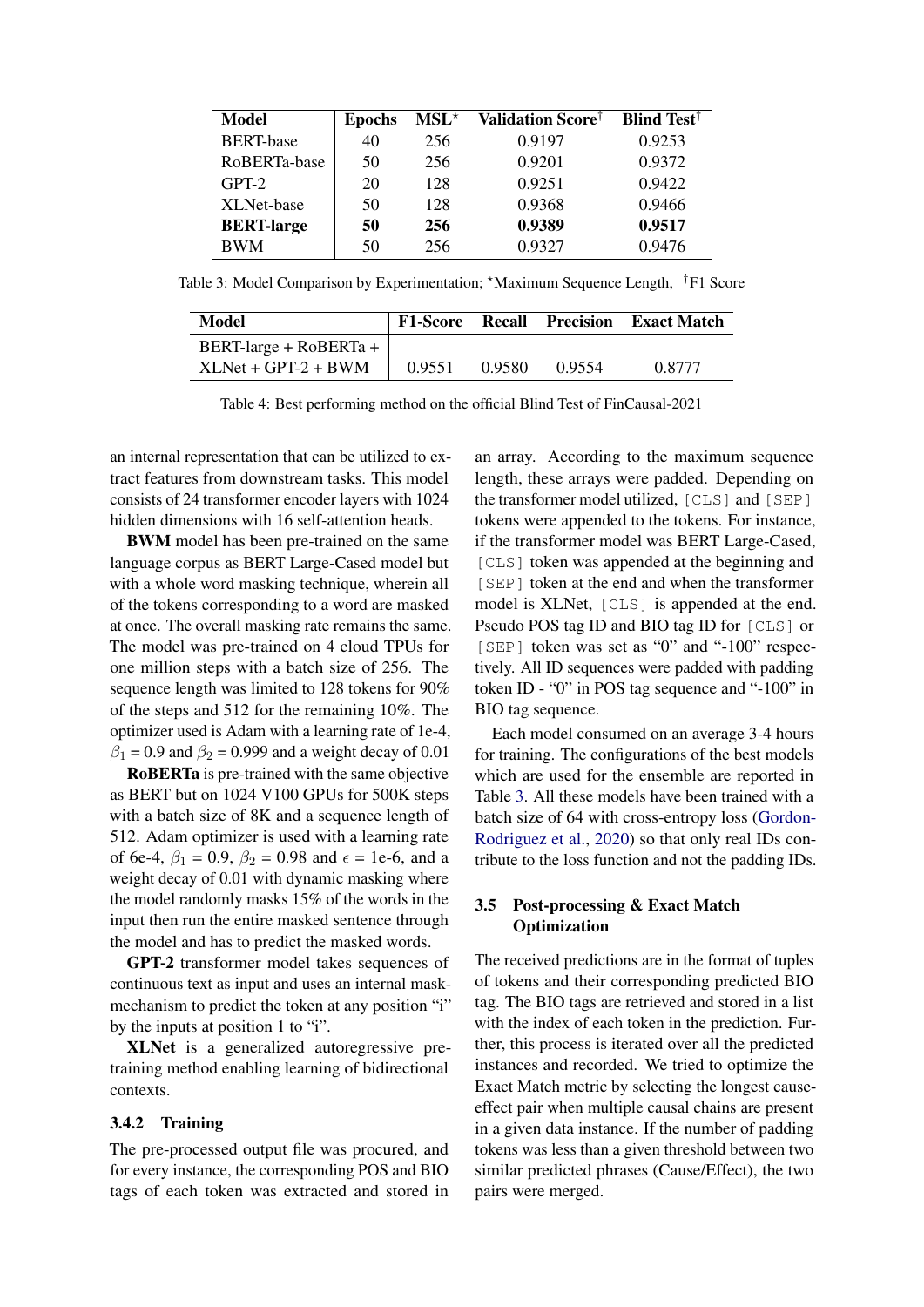| <b>Text</b>                             | <b>Cause</b>               | <b>Effect</b>                |
|-----------------------------------------|----------------------------|------------------------------|
| The company also recently announced     | The company also recently  | Shareholders of record on    |
| a quarterly dividend, which was paid on | announced a quarterly      | Thursday, August 15th        |
| Tuesday, September 3rd. Shareholders    | dividend, which was paid   | were paid a \$0.03 dividend. |
| of record on Thursday, August 15th      | on Tuesday, September 3rd. |                              |
| were paid a \$0.03 dividend. This       | The company also recently  | This represents a \$0.12     |
| represents a \$0.12 annualized dividend | announced a quarterly      | annualized dividend and a    |
| and a yield of 3.42%.                   | dividend, which was paid   | yield of $3.42\%$ .          |
|                                         | on Tuesday, September 3rd. |                              |
| If you pay the full RAD there is no     | pay no RAD                 | you will pay a DAP which     |
| interest (DAP) pay no RAD and you       |                            | is the interest on the full  |
| will pay a DAP which is the interest on |                            | amount: \$22,160.            |
| the full amount: $$22,160$ .            | If you pay the full RAD    | there is no interest (DAP)   |
|                                         |                            |                              |
|                                         |                            |                              |

Table 5: Table representing identical multi-causal chains. Causal chains in the training dataset.

## 3.6 Ensemble

After each prediction was extracted from different models present in the ensemble, the mode was calculated to find the most frequently occurring label. In the presence of a tie-breaker scenario, we select the label predicted by the best performing single transformer model, BERT Large-Cased. Further, after extracting all the tags, these were aligned with the text to get the actual words bundled together to form the cause-effect pair.

## 4 Experimentation and Results

Different models along with custom loss functions were trained on the given data and local F1 score, Recall, and Precision were evaluated. Transformer models including RoBERTa (Robustly Optimized BERT Pre-training Approach) [\(Liu et al.,](#page-4-11) [2019\)](#page-4-11), GPT-2 (Generative Pre-trained Transformer) [\(Rad](#page-4-10)[ford et al.,](#page-4-10) [2019\)](#page-4-10), BERT Base [\(Devlin et al.,](#page-4-8) [2018\)](#page-4-8), BERT Large-Cased Whole Word Masking [\(Devlin](#page-4-8) [et al.,](#page-4-8) [2018\)](#page-4-8) (BWM), XLNet [\(Yang et al.,](#page-4-9) [2019\)](#page-4-9) were experimented with different hyper-parameter settings. The best performing settings along with their corresponding scores are reported in Table [3.](#page-2-0) The results were evaluated locally, and considering those metrics, the model performance was observed. To boost up optimization, ensembles of the aforementioned transformer models were experimented and evaluated.

GPT-2 was trained and experimented with, but due to expensive computational requirements, it was trained for 20 epochs. Loss function while RoBERTa-base transformer model was being

trained on the data couldn't converge, resulting in a low metric score; similar behavior was observed in XLNet. BERT large-cased model outperformed all these models due to its large architectural layout when a single shot transformer is concerned. Maximum Sequence Length (MSL) is a critical factor while training a model with limited computational resources, because having a high MSL means most of the memory is wasted for padding and not used for weight update. Subsequently, smaller MSL values are chosen for transformer models with vast architecture. Ensembles mentioned in Table [4](#page-2-1) gave a relatively low F1 score when BERT-base was included along with other models indicating that the lower performance of BERT-base single shot experiment could be the prominent dropping factor. The performance metrics of the top approach is shown in Table [4.](#page-2-1)

## 5 Conclusion

This paper presents our sequence labeling and modeling approach, combining POS tags with BIO scheme using ensemble optimization strategy comprising BERT-large, RoBERTa, XLNet, GPT-2, and BERT-Large (whole word masking) for causality detection in financial documents which helped us achieve the highest Exact Match score of 0.8777, on the FinCausal-2021 Shared Task leaderboard. Future works can describe an optimization pipeline constituting architecturally larger transformer models. Furthermore, more advanced post-processing strategies can be investigated to extract multiple causal relationships in a text.